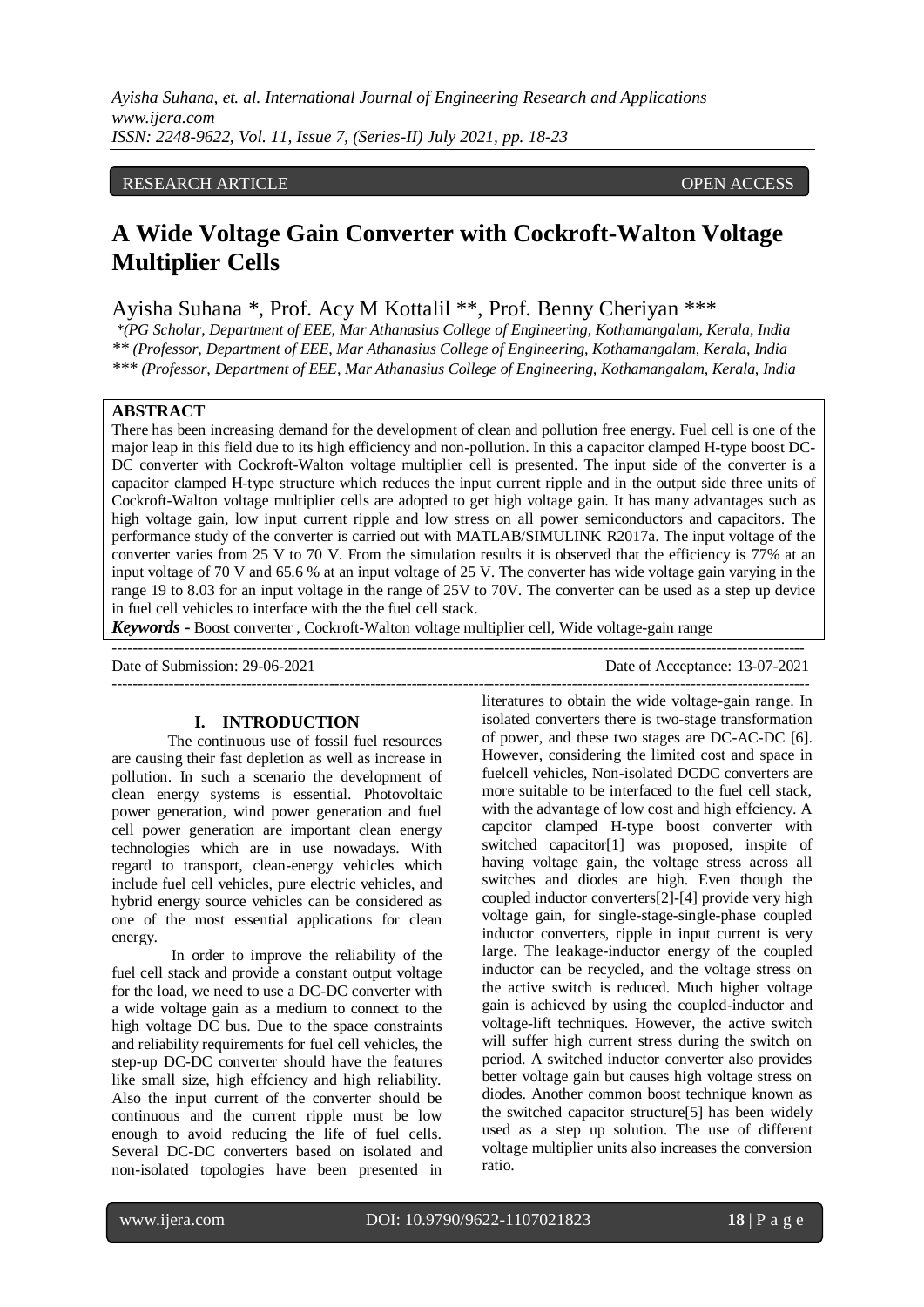To overcome these difficulties a wide voltage gain boost converter with Cockroft-Walton voltage multiplier cells at the output side is proposed. The Cockcroft-Walton voltage multiplier is basically a device used for the generation of high DC voltage. It consists of networks of diodes and capacitors connected in form of a ladder network. Boost conveter with cockroft Walton Voltage multiplier cells at the output is presented in [6]-[8]. An input parellel output series capacitor boost converter was presented[9] series output capacitors increases voltage gain.

A nine stage CW voltage multiplier based stepup converter is introduced in [10]. Inspite of having high voltage gain the converter has certain short comings like overshoot that need to be addressed to make it robust and applicable for all the systems. These voltage multipliers are primarily used to develop high voltages where low voltage is present at the input side. The advantages of Cockcroft-Walton Multiplier circuit are that it is low in cost, small in size and can be easy to insulate the circuit. The use of voltage multiplier technique applied to the classical non-isolated dc-dc converters helps to obtain high step-up static gain, reduction of the maximum switch voltage.

## **II. OPERATING PRINCIPLES OF PROPOSED CONVERTER**

#### 2.1. Configuration of the Proposed Converter

The configuration of the proposed converter divides into two modules as shown in Fig. 2. Module 1 is a capacitor clamped H-type structure  $(L, S_1, D_1, D_2, C_1)$  and module 2 comprises of three units of Cockroft-Walton voltage multiplier cells cascaded. The capacitor clamped H-type structure is used to reduce input current ripple, the voltage multiplier cells at the output increases the voltage gain and also reduces the voltage stress across all power semiconductor devices and capacitors to less than the output voltage.



Fig.1. Configuration of Proposed Converter

The operating principles of the proposed converter are analyzed when the input current is continuous. In this case, suppose that  $d1 = d2 = d$ , where d1 and d2 are the duty cycle of S1 and S2 respectively, and the phase difference between the gates driving signals of two switches is 180. Module is a capacitor clamped H-type structure consisting of L,  $S_1$ , diodes  $D_1$ ,  $D_2$  capacitor  $C_1$ , module 2 comprises of three units of Cockroft-Walton voltage multiplier cells which are cascaded.

The voltage multiplier cell consist of diodes  $D_3$ ,  $D_4$ ,  $D_5$ ,  $D_6$ ,  $D_7$ ,  $D_8$  and capacitors  $C_2$ ,  $C_3$ ,  $C_4$ ,  $C_5$ ,  $C_6$ ,  $C_7$  and by using the capacitor clamped H-type structure and Cockroft- Walton voltage multiplier cells together the voltage gain is increased considerably.

#### 2.2 . Mode 1 [t0-t1]

In this mode switch S1 is turned on and switch S2 is in off state. Diodes  $D_2$ ,  $D_4$ ,  $D_6$ , and  $D_8$ are forward biased and all other diodes are reverse biased. Inductor L is charged from the input source with a linearly rising current iL. Capacitors  $C_3$ ,  $C_6$ and  $C_4$ ,  $C_5$  are connected in parellel. All the capaitors dischargeduring this mode. Capacitors  $C_7$ ,  $C_6$  and  $C_5$  discharge to load. The output voltage decreases



Fig. 2. Energy flow path in mode 1

#### 2.3. Mode 2 [t1-t2]

During this mode both the switches S1 and S2 are turned on. Diodes  $D_1$ ,  $D_2$ ,  $D_4$ ,  $D_6$ , and  $D_8$  are forward biased and all other diodes are reverse biased. During this mode inductor discharges to capacitor  $C_1$  and load. Capacitors  $C_6$  and  $C_5$  are charged from  $C_3$  and  $C_4$  respectively. Capacitors  $C_3$ , $C_6$  and  $C_4$  ,  $C_5$  are connected in parellel. Capacitors  $C_7$ ,  $C_6$  and  $C_5$  discharge to load. The output voltage increases linearly.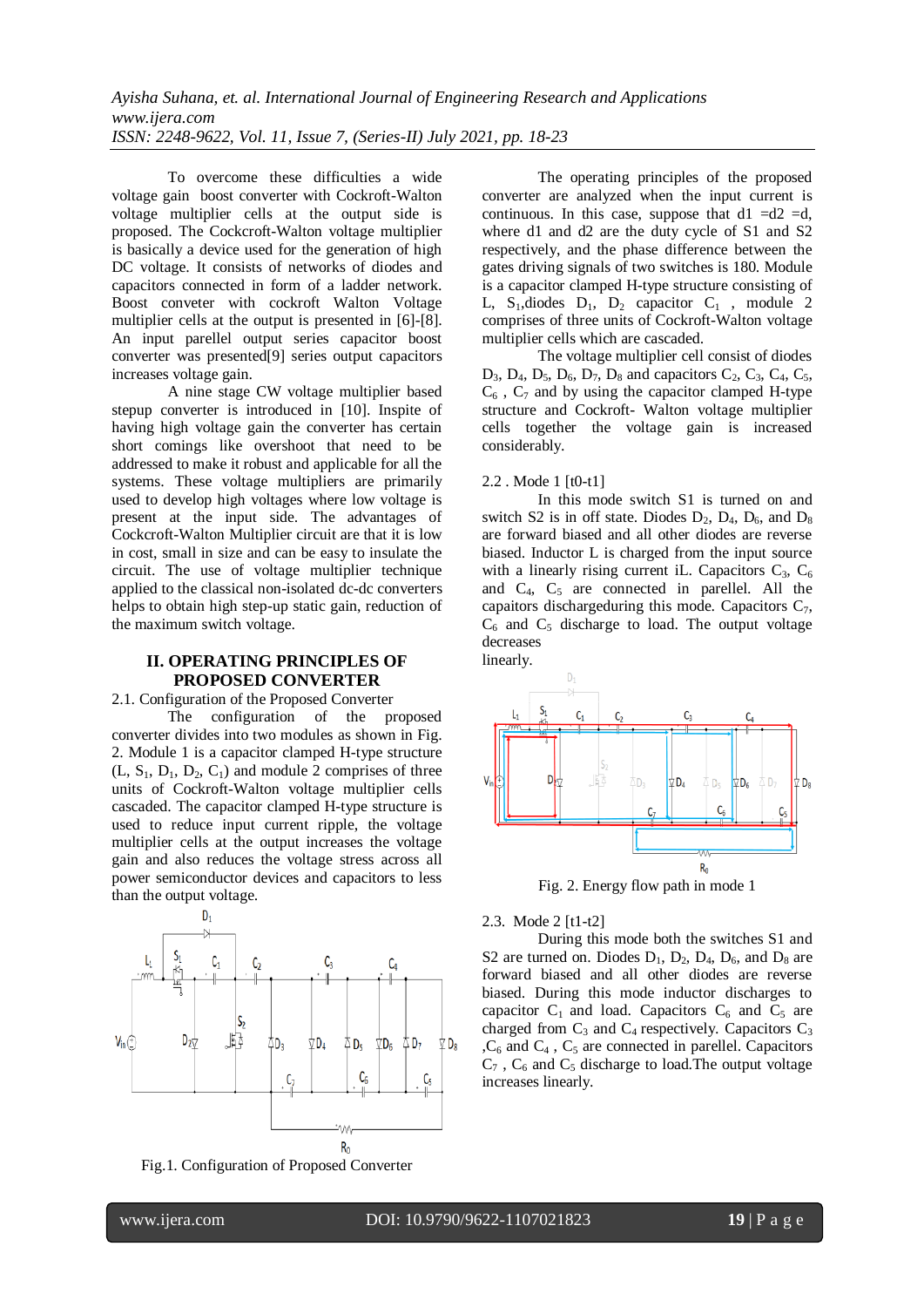

Fig. 3. Energy flow path in mode 2

2.4. Mode 3 [t2-T]

During this mode switch S2 is turned on and switch S1 is in off state. Inductor current rises linearly as it is charged from input source. Diodes  $D_1$ ,  $D_3$ ,  $D_5$ ,  $D_7$  are forward biased and all other diodes are reverse biased. The capacitor  $C_1$  is neither charged nor discharged in this mode. Also Capacitors  $C_3$ ,  $C_7$  and  $C_4$ ,  $C_6$  are connected in parellel. Capacitor  $C_6$  charges  $C_4$  and capcitor  $C_7$ discharges to both  $C_3$  and  $C_2$ . The load is supplied by output capacitor  $C_5$ .







# **III. DESIGN CONSIDERATION OF MAIN COMPONENTS**

The input voltage is taken as 25 V. The pulses are switched at the rate of 20 kHz with a duty ratio of 43.75% , Output Power P0=560.5 W. The output voltage is taken as  $V0= 475$  V and the output current is I0=1.18 A with output power as 400 W. The voltage gain M is 16 for input voltage of 25 V and input current Iin =34.8 A. The voltage gain of the converter is given by

$$
\frac{V_0}{V_{in}} = \frac{2}{1 - 2d} \tag{1}
$$

3.1 Design of Inductor L

At input voltage of 25 V with voltage gain 19 the inductance is,

$$
L = \frac{d(1 - 2d)^2 * R}{4fr} \tag{2}
$$

For continuos current the an inductor with inductance of 120µH was selected.

3.2. Design of Capacitor C<sup>1</sup>

The value of capacitor C1 is calculated as,

$$
C_1 = \frac{(1+2d)*V_0}{f\Delta V_0R}
$$
 (3)

Leaving a certain margin, the selected capacitance value is 270 µF.

3.3. Design of Capacitors  $C_{2,3,4,5,6,7}$ 

Inorder to facilitate later maintenance, capacitors of equall capacitance are selected for  $C_{3-7}$ 

$$
C_2 = \frac{I}{f * V_{C_2}} \left\{ \frac{2}{3} n^3 + \frac{n^2}{2 - \frac{n}{6}} \right\}
$$
 (4)

Leaving a certain margin, the selected capacitance value is  $270 \mu$  F.

$$
C_{3-7} = \frac{I}{f * V_{C_{3-7}}} \left\{ \frac{2}{3} n^3 + \frac{n^2}{2 - \frac{n}{6}} \right\} \tag{5}
$$

Inorder to avoid large output voltage ripple at heavy load of the converter, leaving a certain margin, the selected capacitance value is 25 µF.

### **IV. SIMULATION RESULTS**

The performance study of the converter is carried out with MATLAB/SIMULINK R2017a.The values of the parameters used for simulation is given in Table .1. below.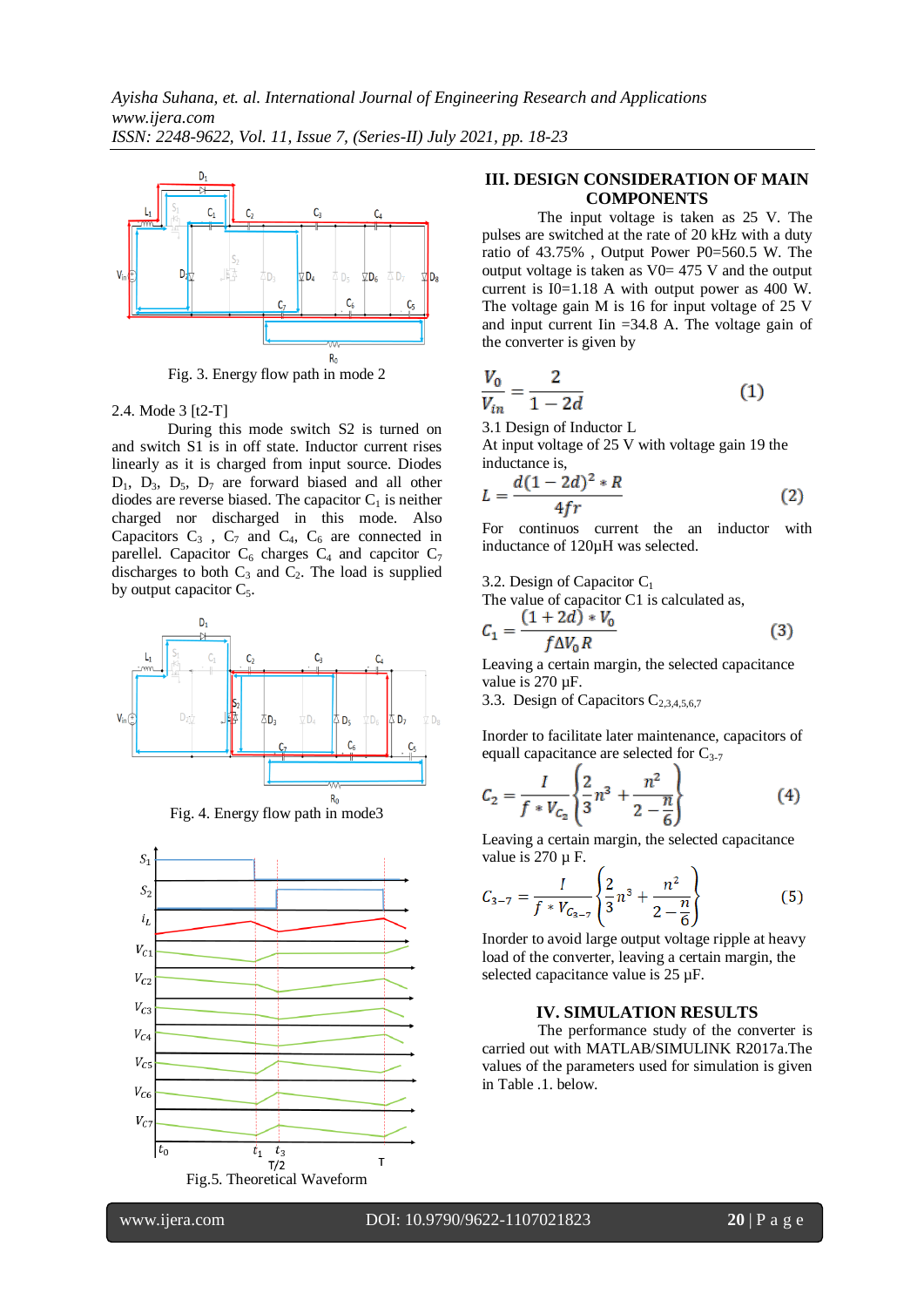*Ayisha Suhana, et. al. International Journal of Engineering Research and Applications www.ijera.com ISSN: 2248-9622, Vol. 11, Issue 7, (Series-II) July 2021, pp. 18-23*

| Table.1. Simulation Parameters         |                       |
|----------------------------------------|-----------------------|
| <b>Parameters</b>                      | <b>Specifications</b> |
| Input Voltage $(V_{in})$               | 25 V                  |
| Output Voltage $(V_0)$                 | 475 V                 |
| Switching Frequency $(f_s)$            | $20$ kHz              |
| Rated Output Power $(P_0)$             | 560 W                 |
| Output load Resistance( $R_0$ )        | $400 \Omega$          |
| Inductors $(L)$                        | $120 \mu H$           |
| Capacitor $(C_1)$                      | 270 µF                |
| Capacitor $(C_2)$                      | $50 \mu F$            |
| Capacitors $(C_3, C_4, C_5, C_6, C_7)$ | $25 \mu F$            |

The wide voltage gain boost converter with Cockroft-Walton voltage multiplier cell is simulated in MATLAB/SIMULINK by choosing the parameters listed in table. The simulation results of the wide voltage gain boost converter with CW cell are shown in the following figures.

It can be seen that the input voltage  $V_{in}$  is 25 V and the input current  $I_{in}$  is 34.8 A. The switching frequency is chosen to be 20 kHz and the duty ratios of  $S_1$  and  $S_2$  is equal to 0.4375. From figure the ripple in input current is 3.6 A. The voltage stress and current through switches  $S_1$  and  $S_2$ is shown in



Figure.7. It can be seen that by adding the voltage multiplier units to the converter, the switching stress across both the switches has reduced to 165.6 V, which is less than even half of the output voltage.

The input current of the converter shown I Figure.6. has a mean value of 34.8 A. The inductor current is same as that of the input current. From the simulation the ripple in the inductor current is 3.6 A, which is less than that of a conventional boost converter.



Fig. 7. Voltage stress across switches (a) $V_{S1}$ ,(b) $V_{S2}$ 

The capacitor voltage values are obtained as  $V_{C1}=166.6$  V,  $V_{C3}=159$  V,  $V_{C4}=158$  V,  $V_{C5}=160$  V,  $V_{C6}=158$  V,  $V_{C7}=157.4$  V and the respective ripple values in the capacitor voltage are  $0.4 \text{ V}$ ,  $0.9 \text{ V}$ ,  $0.55$ V, 0.8V, 0.9 V, 0.4 V as per simulation. For an input voltage of 25 V the converter has an output voltage of 475 V and an output current of 1.18 A.

Also the gain of the converter is 19 for 25 V input voltage. From Figure.9. the mean value of output voltage is 475.5 V and mean value of output current is 1.188 A. The output voltage ripple is 2.7 V whereas the output current ripple is 0.006 A.



Fig. 9. (a) Output Voltage  $V_0$ , (b) Output current  $I_0$ 

# **V. ANALYSIS FROM THE SIMULATION RESULTS**

Based on the simulation results the analysis of the converter was performed to verify the operation of converter during different conditions.



www.ijera.com DOI: 10.9790/9622-1107021823 **21** | P a g e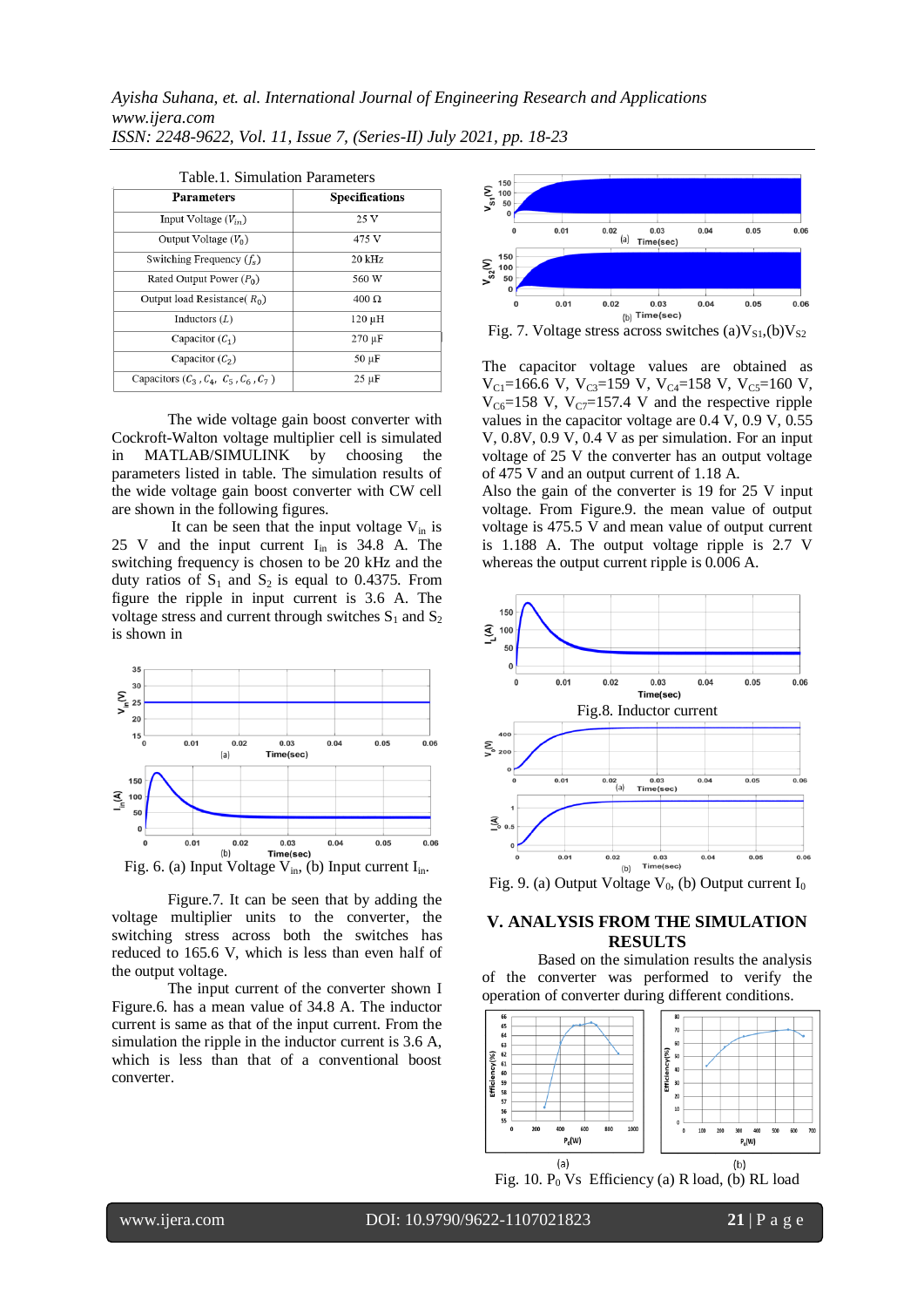Figure.10. shows the power output Vs Efficiency curve of the converter for R and RL load, for an input voltage of 25V. From the analysis it can be inferred that the converter has a maximum efficiency of 65.5% at an output power of 655.2 W, and for RL load the maximum efficiency is 70 % at an output power of 570.3 W.



Fig. 11. Voltage gain Vs Duty ratio

The variation of voltage gain with duty ratio at a constant input voltage of 25 V is shown in Figure .11. As the duty ratio is varied from 5 to 45 % the voltage gain of the converter changes from 2.913 to 21 and it drops to .5 when the duty ratio is 50% . So by varying the control strategy the the gain of the converter has increased considerably. From the analysis of Output voltage ripple Vs duty ratio curve in Figure.12 it is clear that as the duty ratio is increased above the operating duty ratio of 43.75 % the ripple magnitude increases to higher values which is not desirable.



Fig. 12. Output voltage ripple Vs Duty ratio

From the analysis of various performance characteristics drawn based on the simulation results it can thus be concluded that the desirable duty ratio of the converter is always less that 50% otherwise it will lead to very low voltage gain and also increased voltage ripple.

## **VI. CONCLUSION**

A wide voltage gain boost converter with Cockroft-Walton voltage multiplier cell was presented in this paper, which has the advantages of higher voltage gain, low voltage stress across all semiconductor devices and capacitors. For increasing voltage gain three units of voltage multiplier cell was added at the output side. The input voltage of the converter can be varied in the range 25-70 V and gain of the converter is 19 at input voltage of 25 V. The simulation of the converter was performed and analysis was done based on the simulation results. From the analysis it can be seen that the duty ratio of the converter should be below 50 %.

# **REFERENCES**

- [1] Huaken Bi , Ping Wang and Yanbo Che,, "A Capacitor Clamped H-type Boost DC-DC Converter with Wide Voltage-Gain Range for Fuel Cell Vehicles," *IEEE Transactions on Vehicular technology , vol. 68,no. 1, pp. 4181-4189,* May 2018.
- [2] L. S. Yang, T. J. Liang, H. C. Lee, and J. F. Chen, "Novel high stepup DCDC converter with coupled-inductor and voltage-doubler circuits," *IEEE Transactions on Power Electronics , vol. 58, no. 9, pp. 41964206,* Sep. 2011.
- [3] S. K. Changchien, T. J. Liang, J. F. Chen, and L. S. Yang, Novel high step-up DCDC converter for fuel cell energy conversion system," *IEEE Transactions on Power Electronics,vol. 57, no. 6, pp. 20072017,* Jun. 2010.
- [4] Y. P. Hsieh, J. F. Chen, T. J. Liang, and L. S. Yang, A novel high step up DCDC converter for a microgrid system*," IEEE Transactions on Industrial Electronics, vol. 26, no. 4, pp. 11271136,* Apr. 2011.
- [5] M. K. Nguyen, T. D. Duong and Y. C. Lim, "Switched-Capacitor-Based Dual-Switch High-Boost DCDC Converter*," IEEE Transactions on Power Electronics, vol. 33, no. 5, pp. 4181-4189,* May 2018.
- [6] Chung-Ming Young, Ming-Hui Chen, Cascade CockcroftWalton Voltage Multiplier Applied to Transformerless High Step-Up DCDC Converter,"*IEEE Transactions on Industrial Electronics, vol. 55, no. 1, pp. 240250,* Jan. 2008.
- [7] M. M.Weiner, Analysis of CockcroftWalton voltage multipliers with an arbitrary number of stages," *IEEE Transactions on Power Electronics,vol. 40, no. 2, pp. 300333*,Feb. 1969.